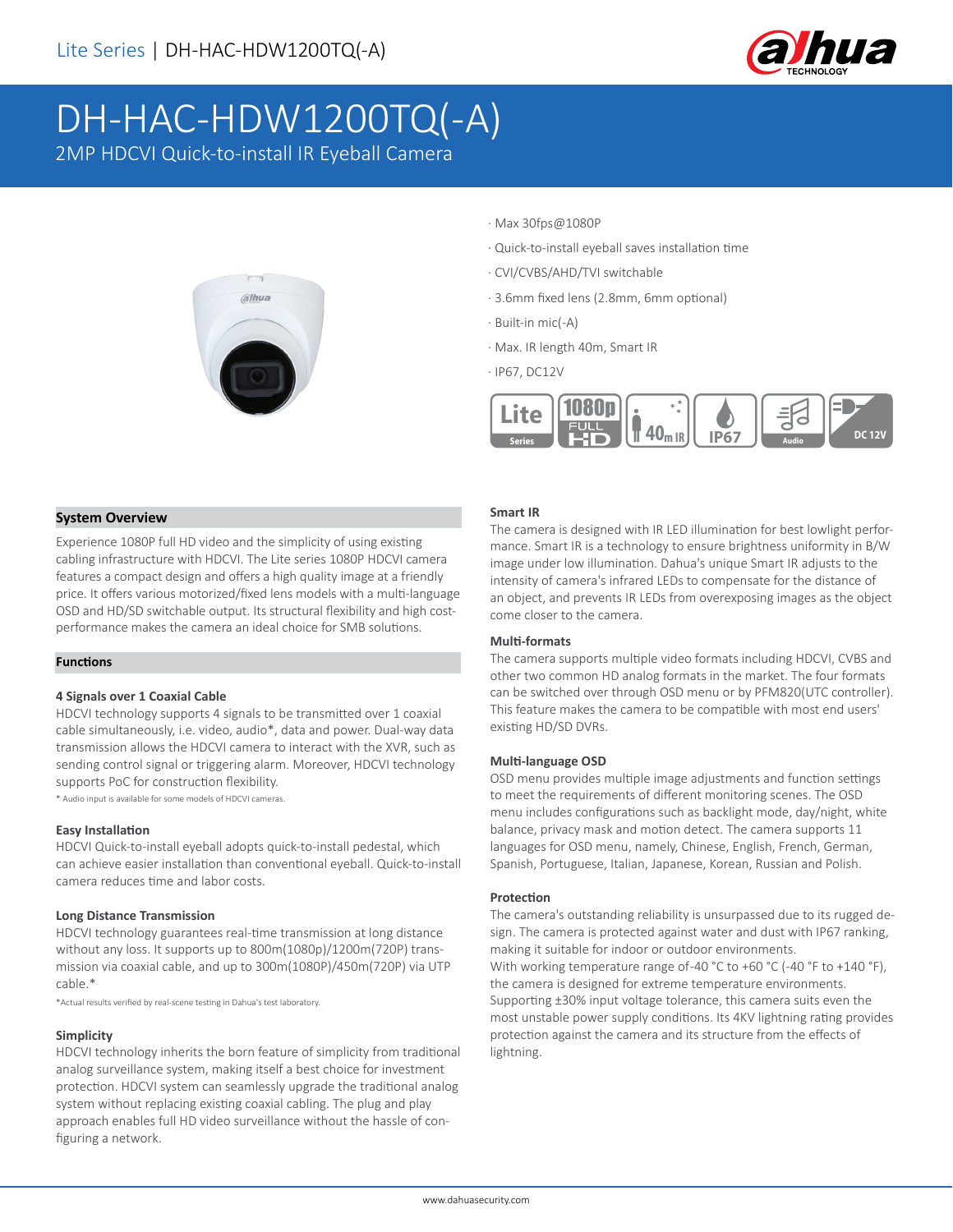# Lite Series | DH-HAC-HDW1200TQ(-A)

| Camera                       |        |                                                                                                                                                                                               |                      |                     |                                       |  |
|------------------------------|--------|-----------------------------------------------------------------------------------------------------------------------------------------------------------------------------------------------|----------------------|---------------------|---------------------------------------|--|
| Image Sensor                 |        | 1/2.7 inch CMOS                                                                                                                                                                               |                      |                     |                                       |  |
| Max. Resolution              |        | 1920(H)×1080(V)                                                                                                                                                                               |                      |                     |                                       |  |
| Pixel                        |        | 2MP                                                                                                                                                                                           |                      |                     |                                       |  |
| Scanning System              |        | Progressive                                                                                                                                                                                   |                      |                     |                                       |  |
| Electronic Shutter Speed     |        | PAL: 1/25s-1/100000s<br>NTSC: 1/30s-1/100000s                                                                                                                                                 |                      |                     |                                       |  |
| S/N Ratio                    |        | >65dB                                                                                                                                                                                         |                      |                     |                                       |  |
| Min. Illumination            |        | 0.02Lux/F1.9, 30IRE, 0Lux IR on                                                                                                                                                               |                      |                     |                                       |  |
| <b>Illumination Distance</b> |        | 40 m (131.2 ft)                                                                                                                                                                               |                      |                     |                                       |  |
| Illuminator On/Off Control   |        | Auto; manual                                                                                                                                                                                  |                      |                     |                                       |  |
| Illuminator Number           |        | $\mathbf{1}$                                                                                                                                                                                  |                      |                     |                                       |  |
| Pan/Tilt/Rotation Range      |        | Pan: 0°-360°<br>Tilt: 0°-78°<br>Rotation: 0°-360°                                                                                                                                             |                      |                     |                                       |  |
| Lens                         |        |                                                                                                                                                                                               |                      |                     |                                       |  |
| Lens Type                    |        | Fixed-focal                                                                                                                                                                                   |                      |                     |                                       |  |
| Mount Type                   |        | M12                                                                                                                                                                                           |                      |                     |                                       |  |
| Focal Length                 |        | 2.8 mm; 3.6 mm; 6 mm                                                                                                                                                                          |                      |                     |                                       |  |
| Max. Aperture                |        | F1.9                                                                                                                                                                                          |                      |                     |                                       |  |
| Field of View                |        | 2.8 mm: 119° x 101° x 54°<br>(diagonal x horizontal x vertical)<br>3.6 mm: 100° x 84° x 45°<br>(diagonal x horizontal x vertical)<br>6 mm: 60° x 56° x 30° (diagonal x horizontal x vertical) |                      |                     |                                       |  |
| Iris Type                    |        | Fixed iris                                                                                                                                                                                    |                      |                     |                                       |  |
| Close Focus Distance         |        | 2.8 mm: 0.5 m (1.7 ft)<br>3.6 mm: 0.8 m (2.6 ft)<br>6 mm: 2 m (6.6 ft)                                                                                                                        |                      |                     |                                       |  |
|                              | Lens   | Detect                                                                                                                                                                                        | Observe              | Recognize           | Identify                              |  |
| <b>DORI</b><br>Distance      | 2.8 mm | 38.6 m<br>(126.6 ft)                                                                                                                                                                          | 15.4 m<br>(50.5 ft)  | 7.7 m<br>(25.3 ft)  | 3.9 <sub>m</sub><br>(12.8 ft)         |  |
|                              | 3.6 mm | 49.7 m<br>$(163.1 \text{ ft})$                                                                                                                                                                | 19.9 m<br>(65.3 ft)  | 9.9 m<br>(32.5 ft)  | 5 <sub>m</sub><br>$(16.4 \text{ ft})$ |  |
|                              | 6 mm   | 82.8 m<br>(271.7 ft)                                                                                                                                                                          | 33.1 m<br>(108.6 ft) | 16.6 m<br>(54.5 ft) | 8.3 m<br>(27.2 ft)                    |  |
| Video                        |        |                                                                                                                                                                                               |                      |                     |                                       |  |

| <b>WDR</b>                   | <b>DWDR</b>                                                                                                                                                                                                                  |  |  |  |  |
|------------------------------|------------------------------------------------------------------------------------------------------------------------------------------------------------------------------------------------------------------------------|--|--|--|--|
| White Balance                | Auto; manual                                                                                                                                                                                                                 |  |  |  |  |
| Gain Control                 | Auto; manual                                                                                                                                                                                                                 |  |  |  |  |
| Noise Reduction              | 2D <sub>NR</sub>                                                                                                                                                                                                             |  |  |  |  |
| Smart IR                     | Yes                                                                                                                                                                                                                          |  |  |  |  |
| <b>Electronic Defog</b>      | Yes                                                                                                                                                                                                                          |  |  |  |  |
| Mirror                       | Off/On                                                                                                                                                                                                                       |  |  |  |  |
| Privacy Masking              | Off/On (8 area, rectangle)                                                                                                                                                                                                   |  |  |  |  |
| Certifications               |                                                                                                                                                                                                                              |  |  |  |  |
| Certifications               | CE (EN55032:2015, EN 61000-3-2:2014, EN 61000-<br>3-3:2013, EN55024:2010+A1:2015, EN 55035:2017,<br>EN50130-4:2011+A1:2014)<br>FCC (CFR 47 FCC Part 15 subpartB, ANSI C63.4-2014)<br>UL (UL60950-1+CAN/CSA C22.2 No.60950-1) |  |  |  |  |
| Port                         |                                                                                                                                                                                                                              |  |  |  |  |
| Audio Output                 | One channel built-in mic (-A)                                                                                                                                                                                                |  |  |  |  |
| Video Output                 | Video output choices of CVI/TVI/AHD/CVBS by one<br><b>BNC</b> port                                                                                                                                                           |  |  |  |  |
| Power                        |                                                                                                                                                                                                                              |  |  |  |  |
| Power Supply                 | 12V ±30% DC                                                                                                                                                                                                                  |  |  |  |  |
| Power Consumption            | Max 2.9W (12V DC, IR on)                                                                                                                                                                                                     |  |  |  |  |
| Environment                  |                                                                                                                                                                                                                              |  |  |  |  |
| <b>Operating Temperature</b> | -40°C to +60°C (-40°F to 140°F); <95% (non-<br>condensation)                                                                                                                                                                 |  |  |  |  |
| Storage Temperature          | -40°C to +60°C (-40°F to 140°F); <95% (non-<br>condensation)                                                                                                                                                                 |  |  |  |  |
| Protection Grade             | <b>IP67</b>                                                                                                                                                                                                                  |  |  |  |  |
| Structure                    |                                                                                                                                                                                                                              |  |  |  |  |
| Casing                       | Metal inner core+plastic cover+plastic pedestal                                                                                                                                                                              |  |  |  |  |
| Camera Dimensions            | $\phi$ 109.9 mm × 100.9 mm ( $\phi$ 4.33" × 3.97")                                                                                                                                                                           |  |  |  |  |
| Net Weight                   | 0.32 Kg (0.71 lb)                                                                                                                                                                                                            |  |  |  |  |
| Gross Weight                 | 0.49 Kg (1.08 lb)                                                                                                                                                                                                            |  |  |  |  |

| Frame Rate | CVI: 1080P@25/30fps; 720P@25/30fps;<br>720P@50/60fps;<br>AHD: 1080P@25/30fps; 720P@25/30fps;<br>TVI: 1080P@25/30fps; 720P@25/30fps;<br>720P@50/60fps;<br><b>CVBS: 960H</b> |
|------------|----------------------------------------------------------------------------------------------------------------------------------------------------------------------------|
| Resolution | 1080P (1920×1080); 720P (1280×720); 960H (960×<br>576/960×480)                                                                                                             |
| Day/Night  | Auto switch by ICR                                                                                                                                                         |
| <b>BLC</b> | BLC/HLC/DWDR                                                                                                                                                               |